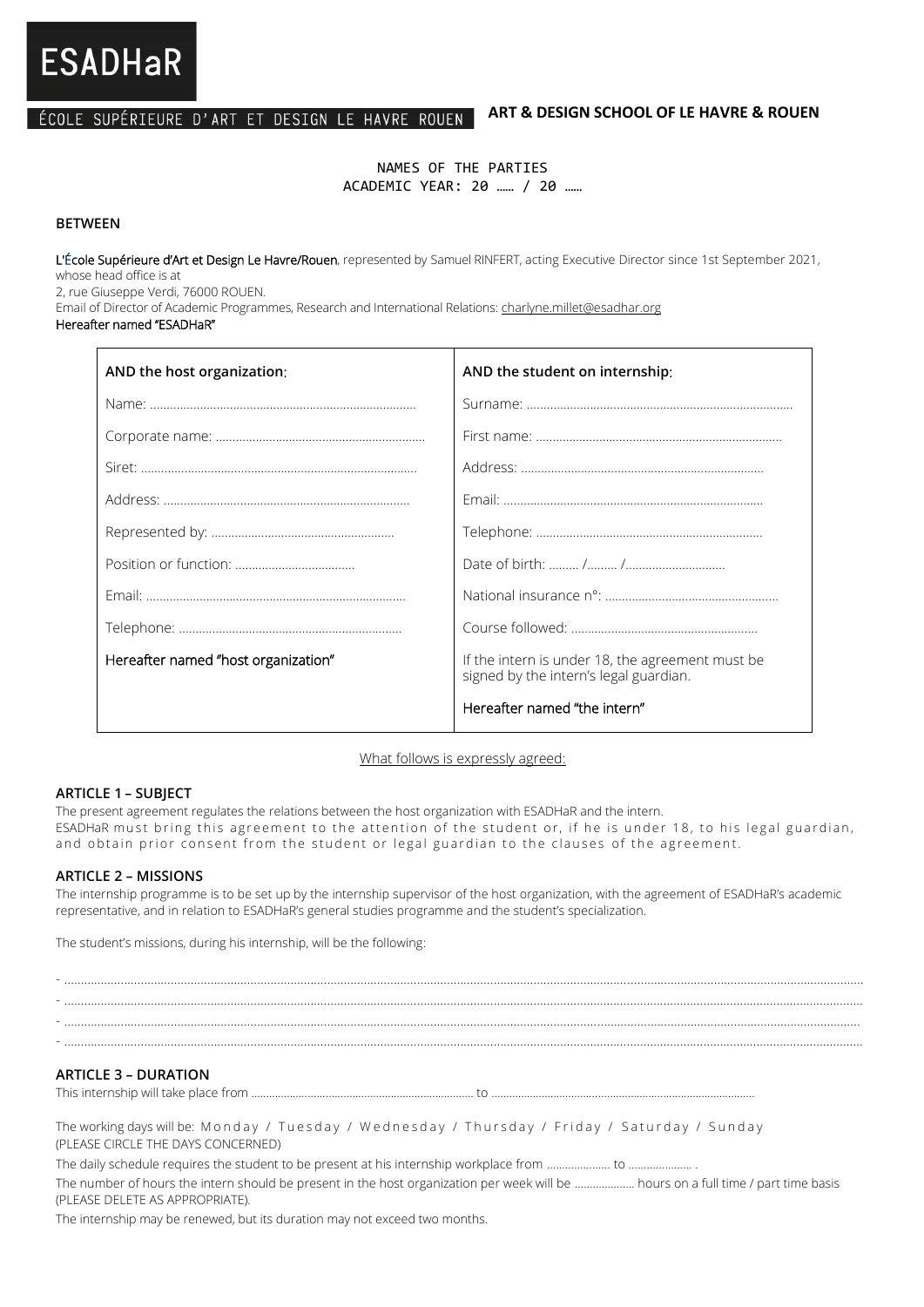## **ARTICLE 4 - STATUS OF THE INTERN**

Throughout their stay at the host organization, the interns remain students of ESADHaR. They will be primarily accountable to their academic coordinators, as well as to the academic director of ESADHaR.

During their internship, the students must respect the rules and regulations of the host organization, particularly concerning safety instructions. In the event of any failure to comply with these obligations by the intern, the host organization reserves the right to terminate the internship, after having informed the academic director of ESADHaR. In this case, the internship supervisor must ensure that the termination decision sent to ESADHaR has been received and noted.

# **ARTICLE 5 – SOCIAL SECURITY AND CIVIL LIABILITY**

For the duration of the internship, the intern continues to benefit from the national insurance scheme to which he is affiliated: he keeps his student status. The French social security department must have been notified and given agreement prior to the student's departure for internships made abroad.. The provisions of the social security code, particularly those relating to accidents at work, apply within the framework of the present agreement, subject to , where applicable, conformity with the legislation of the host country and that regulating the type of host organization. These regulations also cover the amount of the possible remuneration paid to the intern.

The intern must have taken out "Civil Liability" insurance:

Insurance policy number: …………………………………………………………..……….

## **ARTICLE 6 – END OF INTERNSHIP**

At the end of the internship period, the host organization promises to fill in and give to the intern, the enclosed certificate, stating the nature and duration of the internship. On their return to school, the interns must submit an internship report to the academic secretary of their campus. An indicative plan is available on the school Internet site. This report will be marked and transmitted to the academic director of the school, as well as to the host organization.

## **ARTICLE 7 – DUTY OF DISCRETION AND CONFIDENTIALITY**

The intern undertakes not to divulge, under any circumstances, the confidential information that he may encounter in the course of his work while present in the host organization. No reports, information or publications may be made public without the prior agreement of the host organization. As the intern is not an employee of ESADHaR and in accordance with existing legislation, any intellectual property rights arising from his internship activities belong to him. The host organization will consequently deal with any arrangements for transfer or exploitation of the intern's rights.

## **ARTICLE 8 – ABSENCE AND INTERRUPTION OF INTERNSHIP**

During the internship, the intern may benefit from holiday leave on condition that the minimum length of the internship is respected. For any other temporary interruption of the internship (illness, maternity, unjustified absence,…) the host organization will alert the ESADHaR school management by mail. In the case of one of the three parties to the present agreement wishing to end the internship, this party must immediately inform the two others in writing. The reasons given will be examined in close consultation at the end of which the definitive decision to end the internship will be taken.

| 1 / "Read and approved"<br>Signature of the student                                      | 2/ "Read and approved"<br>Signature of the academic coordinator                                    |
|------------------------------------------------------------------------------------------|----------------------------------------------------------------------------------------------------|
| 3 / "Read and approved"<br>Signature of the host organization's internship supervisor    | 4 / "Read and approved"<br>Signature of the acting Executive Director of ESADHaR<br>Samuel RINFFRT |
| Agreement to be completed and signed in three copies and to be given back to each party: | Delegation of signature to: Academic Director of campus                                            |

Agreement to be completed and signed in three copies and to be given back to each party: The host organization, the intern and ESADHaR.